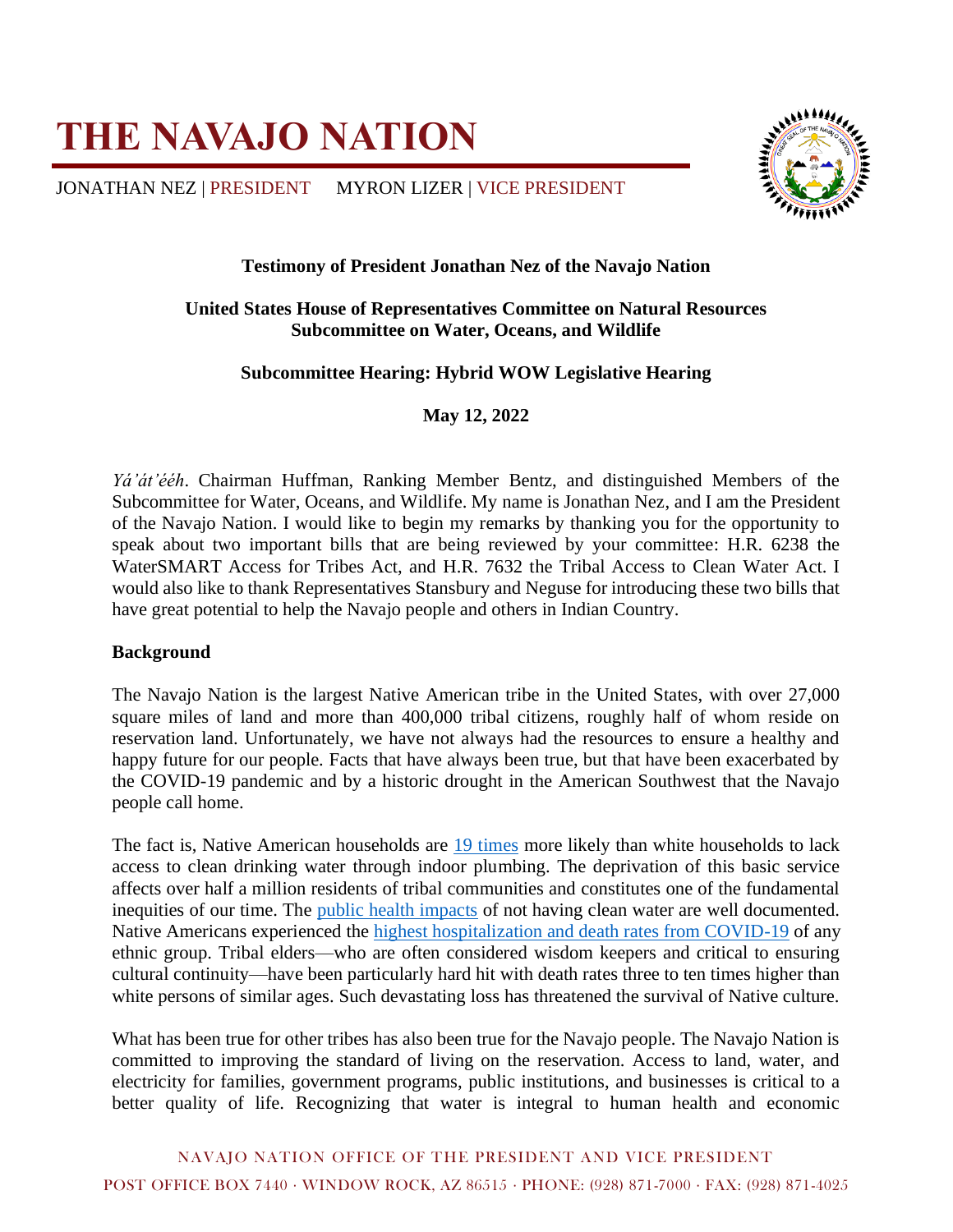development, the Navajo Nation has always placed water development as one of its highest priorities. But there is still a great need.

Current estimates are that between 9,000 and 16,000 Navajo homes do not have access to running water. Those families must haul water from filling stations around the Nation to meet their basic needs, which poses a great economic burden on families that already struggle. Navajo citizens pay an estimated 67x more for water that they haul versus water that is delivered via a municipal water system into their homes. This includes the cost of gasoline for their vehicle, for the barrels that hold the water, maintenance of vehicles, and the cost of the water itself, which depends on where they are buying the water.

While the Navajo Nation greatly appreciates the efforts of multiple partners who worked with us during the height of the COVID pandemic to provide bottled water, interim water stations, and disinfection tablets, we need to continue to move forward to address the need with more permanent solutions.

# **H.R. 6238: WaterSMART Access for Tribes Act**

One program that has been particularly useful has been the WaterSMART grant program. In the past few years we have applied for three WaterSMART grants, specifically two under the Drought Program and one under the Title XVI Program. We were awarded funding for two Drought Resiliency projects in Oljato, UT and Cameron, AZ. These projects will provide clean water access to hundreds of Navajo families; each respective community has more than 200 homes without piped water access according to data from the Indian Health Service.

We would have applied for more WaterSMART funding opportunities; however, the current grant program requires tribes to provide a non-federal cost-share match for federal funding. Because of the unique laws governing tribes, the Navajo Nation does not have a traditional tax base like states and municipalities, and raising revenue through other means is difficult. The same is true for most tribes.

Federal programs that require matching funds often bar the communities that need the programs the most from participating. The WaterSMART Access for Tribes Act would help make this existing program more accessible to Tribes and I encourage this committee to support this legislation. But changing the rules for existing programs only gets us so far. We also need to increase the resources available for water projects in Indian Country.

# **H.R. 7632: Tribal Access to Clean Water Act.**

The bipartisan [Infrastructure Investment and Jobs Act \(IIJA\)](https://www.congress.gov/bill/117th-congress/house-bill/3684) included significant funding for IHS's [Sanitation Facilities Construction Program,](https://www.ihs.gov/dsfc/) the EPA's State Revolving Funds, and the Bureau of Reclamation's [rural water supply projects,](https://www.usbr.gov/bil/docs/spendplan-2022/Reclamation-BIL_Spend_Plan_2022.pdf) all of which can help tribes. However, after decades of chronic underfunding, we need to look at providing complete solutions to address access to clean water in Indian Country. This includes not only construction funding but also support for the appropriate operation and maintenance (O&M) and the development of tribal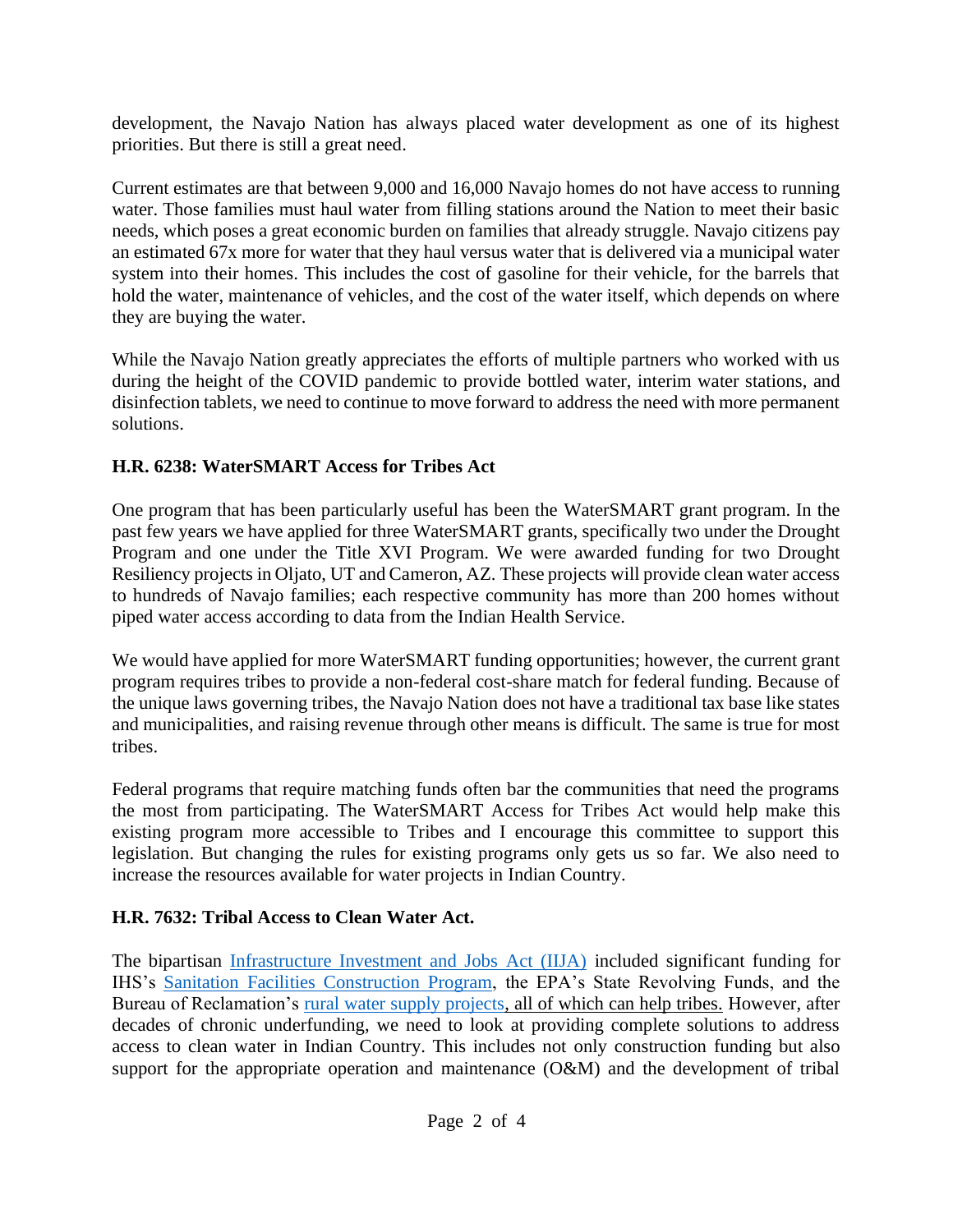capacity to plan, design, construct, and operate these systems. All the following components are critical to ensure that the full benefit of the historic investment made in water infrastructure in Indian country is realized.

- **a.** New investment in infrastructure must be protected with appropriate O&M support of these systems. If O&M support is insufficient, water infrastructure will deteriorate at a faster than expected pace and overall costs will increase as the infrastructure ages. Tribal water systems present unique challenges, such as managing high capital and operating costs in remote locations and finding and retaining qualified water system operators. IHS has been authorized to provide O&M assistance since the 1950s, but this authority has never been funded. It should be. This is not a double-dip for Native American water infrastructure—it represents the necessary human capital component that will make the infrastructure investment effective and permanent.
- **b.** There is also a dire and documented need for technical assistance to allow tribes to navigate the complex array of federal programs and assume leadership roles in solving the water access gap. Grant writing assistance, engineering evaluation and design of water infrastructure systems, and training of certified operators are all critical for ensuring that the infrastructure funding is utilized expeditiously and appropriately. IHS and the Bureau of Reclamation both have technical assistance programs that are currently underfunded.
- **c.** Finally, each agency has its own statutory authority and expertise that can provide a critical component of a complete solution. While the IIJA funding appropriated to IHS and EPA can be used to make substantial progress in Indian country to provide safe and clean water access, USDA has grant programs that are able to assist tribal communities when IHS and EPA cannot. Indeed, in the past some of the greatest successes have been accomplished when agencies work together to combine their expertise and pool federal funding.

[The Tribal Access to Clean Water Act of 2022, H.R. 7632,](https://www.congress.gov/bill/117th-congress/house-bill/7632?r=1&s=1) co-sponsored by Rep. Joe Neguse thirteen House colleagues — will help fill essential gaps in the funding provided by IIJA. Eliminating the provisions superseded by the IIJA, this bill mirrors its Senate companion, S.2369, to fund:

- 1. O&M by appropriating \$500 million to IHS's Sanitation Facilities Construction Program.
- 2. Technical assistance by appropriating \$150 million to IHS and \$90 million to BOR for each agency's Native American technical assistance program.
- 3. Additional agency programs that can support tribal water projects by appropriating \$500 million to USDA's water and waste facility loans and grants program, \$1 billion to BOR's rural water tribal grant program, and \$100 million to allow IHS to provide funding for water access to essential Tribal community facilities.

# **Conclusion**

We applaud Congress and the current Administration for their commitment to honoring the federal trust responsibilities by making a meaningful investment in Indian Country. The two bills I have